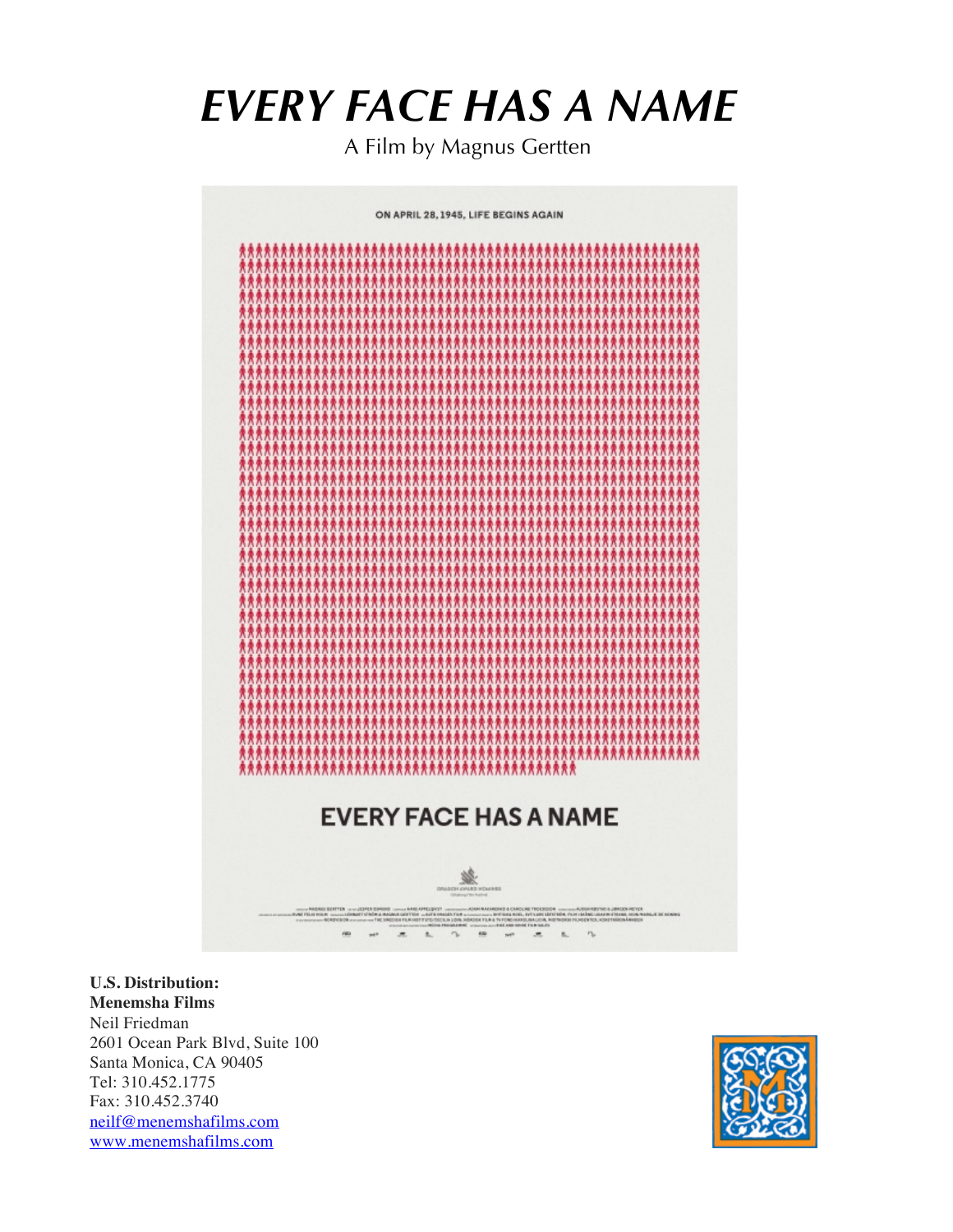

## **On April 28 the life of hundreds of refugees took a life changing turn.**

### **Now, 70 years later they are discovering that someone filmed them.**

### **Synopsis**

What is it like to be captured during war and mistaken for being a spy? How is it to live six years in hiding dressed like a girl, when you are a young boy? What happens when you have experienced such gruesome things, that you are trying to keep your own memory away? In Every face has a name Elsie, Bernard, Nerit and other survivors from 2nd World War tell their stories as they discover themselves in an archive reel shot on April 28, 1945. The day they were finally being liberated from the German camps. In the archive film they are anonymous faces in large crowds of refugees. But they all have a name. And they all have a story to tell. Stories about escape, survival and starting life again. Just like the many stories we hear about refugees in Europe today.

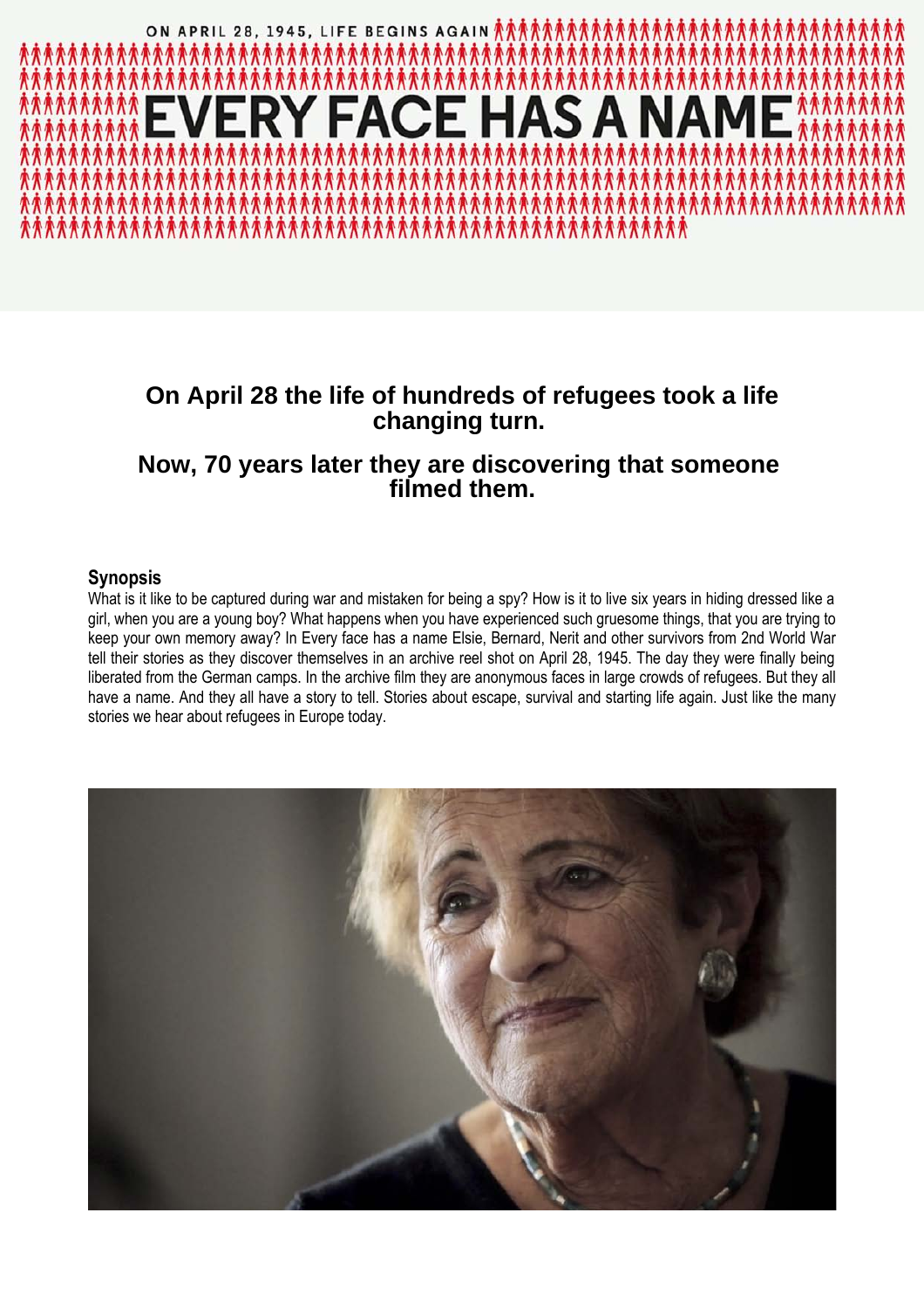

### **Synopsis**

In Every face has a Name 2<sup>nd</sup> world war survivors experience the magical moment when they each recognize themselves in the archive footage shot on the moment of liberation 70-years ago. Following the initial overwhelming experience of seeing themselves in the footage springs from the survivors, a description of the events unfolding on April 28 1945. From happiness and gratitude to confusion, fear and the complicated moment of freedom.

This is not just a film about an important historical moment. Every day endless refugee streams arrive in harbours all over the world. Our mission to put names to the anonymous faces coming from the war feels more relevant than ever.

The smiling little girl on the quay with a blanket in her hand is Fredzia Marmur in Toronto, Canada. She survived the ghetto in Lodz, Poland. The young woman who suddenly looks into the camera is Fela Gelbart, in Göteborg, Sweden. The little baby carried off the ship by her Polish mother is Ewa Kabacinska Jansson in Ystad, Sweden. The boy on the deck surrounded by all the waving women is Bernhard Kempler in Paris, France. The young woman in beautiful closeups is the Italian-American Elsie Ragusin, who got caught in northern Italy during the war, unable to go home to New York. After being accused for being a spy, she was sent in a boxcar to Auschwitz. Today she lives in Orlando, Florida.

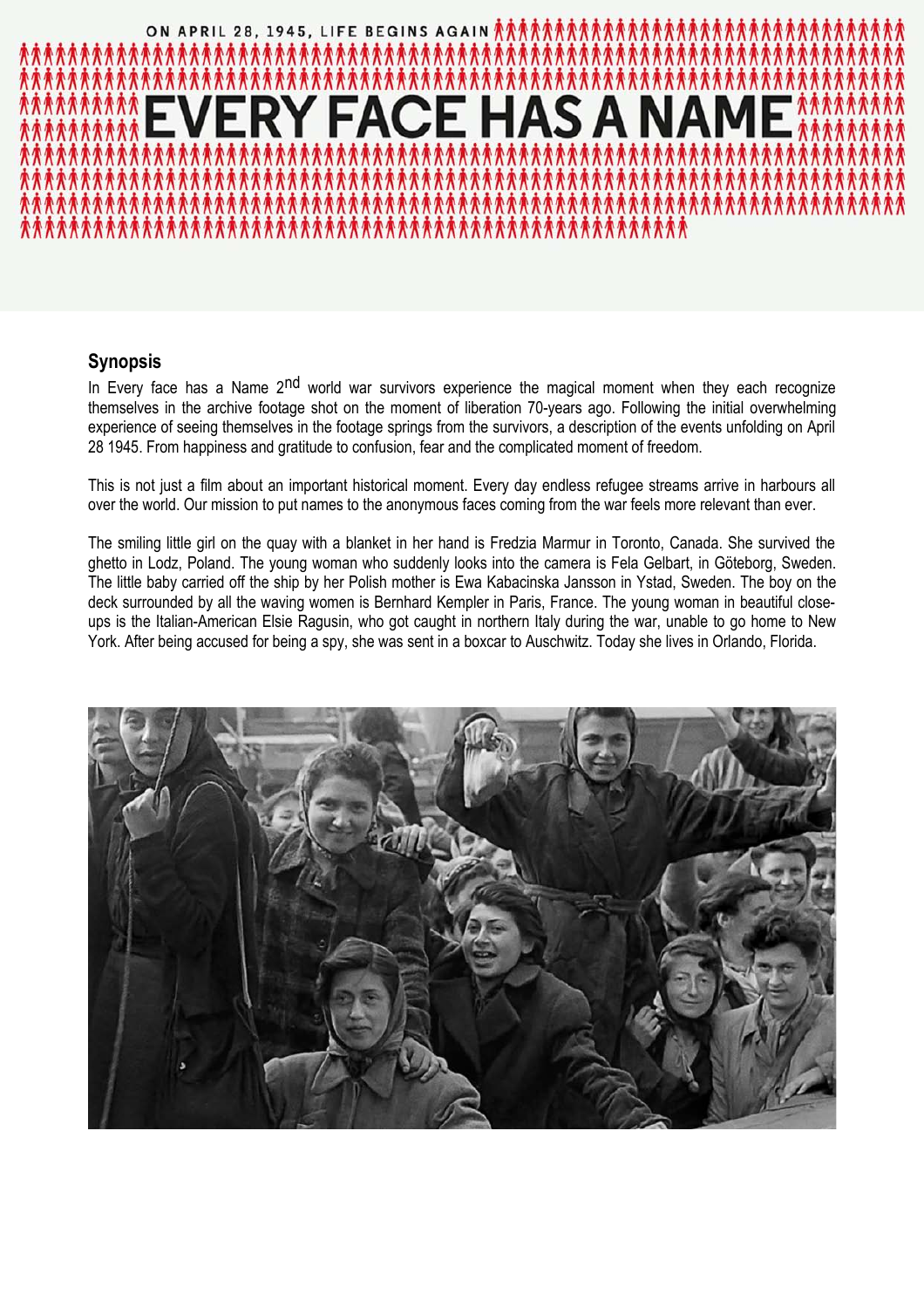# ON APRIL 28, 1945, LIFE BEGINS AGAIN **介入介入介入介入介入** E HAS A

### **Director**

MAGNUS GERTTEN has since 1998 directed a large number of documentaries for international TV channels and film festivals. He runs the production company Auto Images in Malmö, Sweden, together with producer Lennart Ström.

Among Magnus Gertten's highlighted films are **The Way Back - True Blue 2** (Blådårar 2, 2002), nominated for Prix Europa, **Get busy** (Gå loss, 2004), nominated for a Swedish Guldbagge, **Rolling Like a Stone** (2005) winner of Best Music Documentary at Silverdocs, USA, etc, **Long Distance Love** (2008), winner of Best Documentary at Hamptons IFF, USA, etc, and **Harbour of Hope** (Hoppets hamn, 2011), awarded with a Honorary Mention at Krakow International Film Festival. His feature length music



documentary **Tusen bitar** (2014, co-directed by Stefan Berg) has became and one of the most successful Swedish documentaries on cinemas during the last 20 years. In January 2015 his new documentary **Every Face has a Name** premiered at the Gothenburg International Film Festival, Sweden, where it was nominated for the Dragon Award, Best Nordic Documentary. The film was awarded the Angelos prize 2015 at the festival.

Magnus Gertten is also a producer and works with international co-productions such as the Prix Europa winner **The Punk Syndrome,** the Cannes winner **Armadillo** and the Norwegian **Bravehearts.**

### Director's Note

Many documentaries start with taking on a big challenge. By trying to do the almost impossible. This is also the case with EVERY FACE HAS A NAME. I got fascinated and obsessed by a film reel showing war survivors arriving in the harbour of Malmö, Sweden, the 28th of April, 1945. I wanted to know: How many of the anonymous faces is it possible to identify 70 years later?

My team at Auto Images has been researching this historic footage since 2008. At this point we've identified and put names to approximately 60 out of the several hundreds of survivors from the German concentration camps that are visible in the archive footage. Several of them are surprisingly still alive. Nine of them ended up being main characters in EVERY FACE HAS A NAME.

This documentary has an obvious humanistic mission. The people in the archive footage are not just anonymous victims. They are real people with names like all of us. My film is – in an almost ceremonial way – giving back the names to many of the survivors who arrived to Malmö, Sweden, at April 28, 1945.

To me this is a film with a huge contemporary relevance. Every week on international news media, we see tendless streams of war refugees arriving in harbour and borders stations. For a long time, I had the idea of making a comparison between the 1945 situation and today's global war refugee situation. It was tough to find the right harbour, but finally I was lucky. The 1st of July, 2014, I was standing in a small Sicilian harbour with my team as a nearly 600 refugees arrived after a dramatic journey over the Mediterranean Sea. Being there had a great impact on me. If I in any way can change people's views on the refugee streams coming from horrific circumstances all over the world today, then I have reached a goal with my film.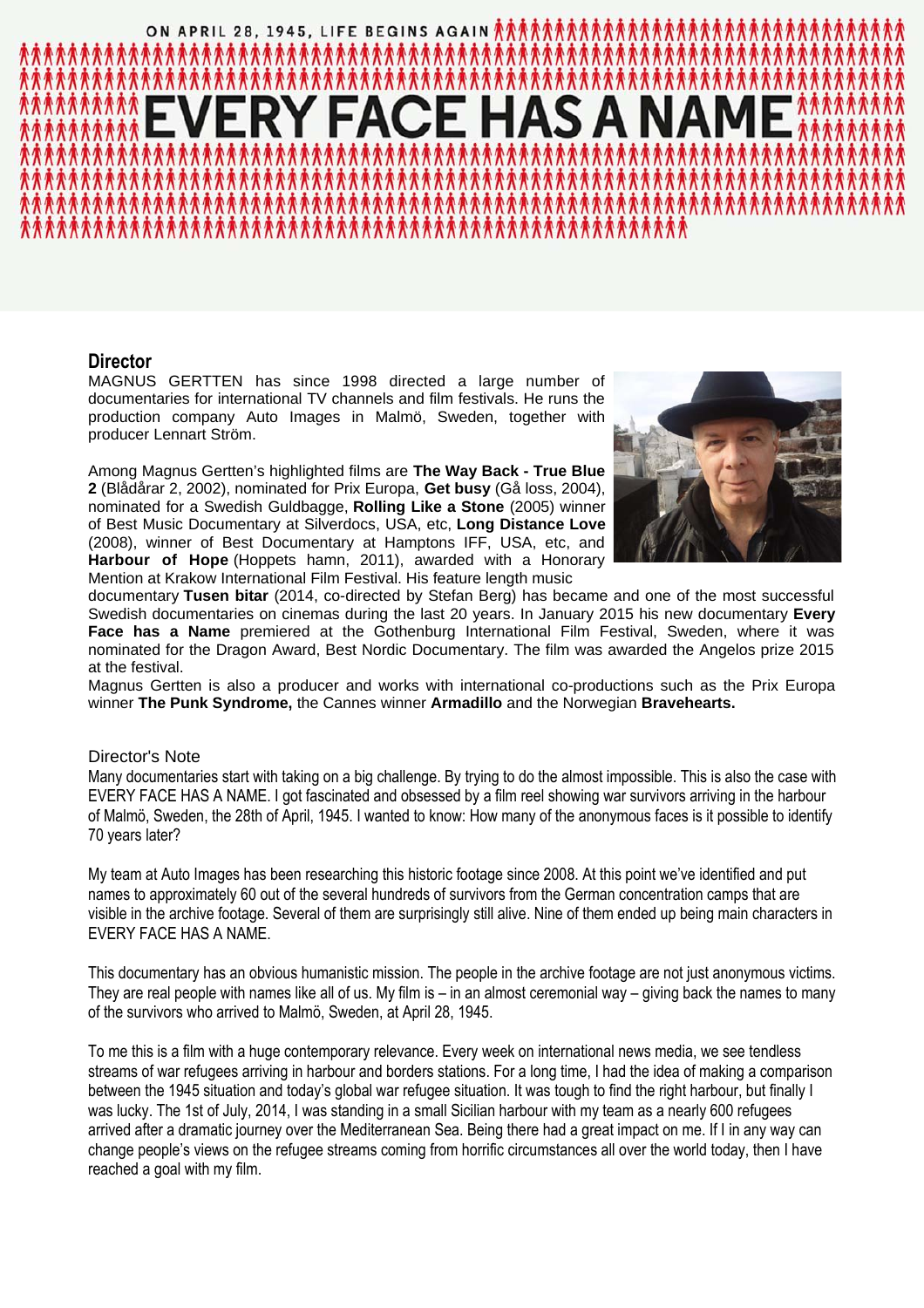

Every director has has his or her trademarks. My style has always been very intimate. Bringing the audience close the main characters through sensitive and emotionally strong interviews is a foundation in my work. In EVERY FACE HAS A NAME I want to combine the emotional power in the portraits of people with a concept based on a magical exploration of a 35 mm film reel from 1945. My ambition was to make the film reel one of the main characters in the doc. Sophisticated editing, high end technology, including a new 4k scan, has revealed new details and helped us create "new scenes" in the archive footage.

One important element in my artistic method is the team building. Making films is like playing in a rock band. Even if you're the singer and the songwriter in the band, you still depend on a solid bassplayer and a rythmic drummer. To point out one key member in my band: Jesper Osmund, editor from Copenhagen, with whom I've done seven documentaries so far. His storytelling abilities on the highest international level is of great importance for the film.

Parts of the same archive material was used in my 2011 documentary Harbour of Hope, which gives the historic context to the almost 30 000 survivors from the German concentration camps who arrived to Sweden during 1945. In EVERY FACE HAS A NAME I want to tell a story about one specific day. This is a film about the complicated moment of freedom.

MAGNUS GERTTEN

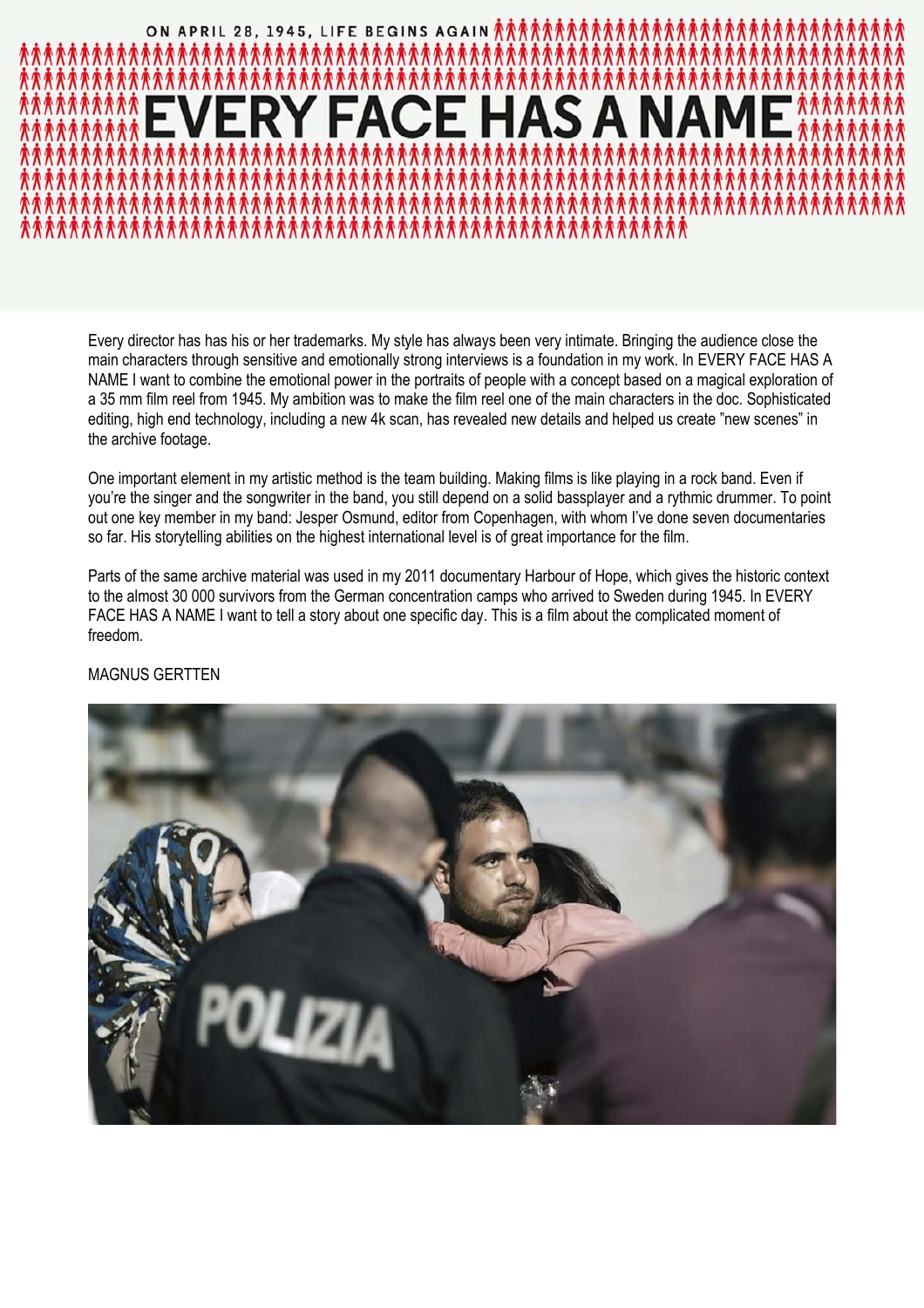

### **Production Credits**

Director Magnus Gertten. Editor Jesper Osmund. Composer Hans Appelqvist. Cinematographer Adam Makarenko, Caroline Troedsson, a.o. Sound design Audun Røstad & Jørgen Meyer. Colorist & vfx supervisor Rune Felix Holm. Producers Lennart Ström, Magnus Gertten.

An Auto Images Film in Co-Production with DHF/Dag Hoel, SVT/Lars Säfström, Film i Skåne/Joakim Strand and IKON/Margje de Koning. In co-operation with Nordvision.

With support from The Swedish Film Institute/Cecilia Lidin, Nordisk Film & TV Fond/Karolina Lidin, Midtnorsk Filmsenter and Konstnärsnämnden. Developed with support from MEDIA Programme. International Sales Rise And Shine Film Sales.

Cast: Piotr Górski, Phillip Jackson, Bernhard Kempler, Ryszard Lagemo, Anita Lobel, Fredzia Marmur, Svenn Martinsen, Judith Popinski, Elsie Ragusin and Nurit Stern.

Languages: English, Polish, Swedish, Norwegian

Running Time: 73 Minutes

DoP Archive footage from 1945: Gustaf Boge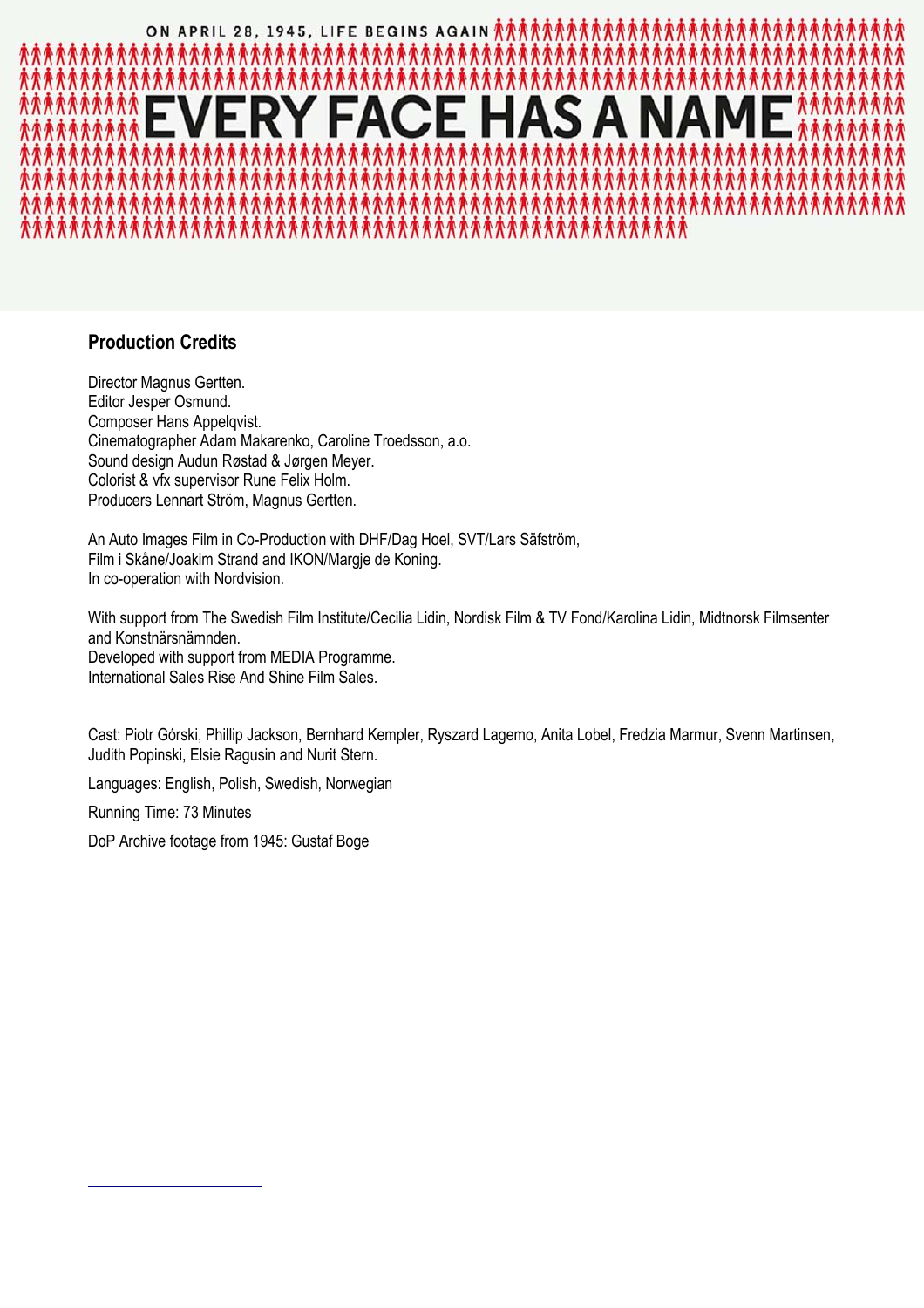

## **Film Review: 'Every Face Has a Name'**

*Winner of the Church of Sweden prize at the Gothenburg fest, a new documentary about&the&Holocaust&reveals&little>known&details&of&post>WWII&history.*

By Alissa Simon February 26th, 2015



In the fascinating Swedish documentary "Every Face Has a Name," helmer **Magnus Gertten tracks down and interviews survivors from German concentration camps seen in a 35mm archival film reel showing their arrival** at the harbor of Malmo, Sweden, on April 28, 1945. The group includes Jews from all over Europe, Norwegian prisoners of war, Polish mothers and children, members of the French resistance and British spies — and perhaps unique among them, a young Italian-American who was accused of being a spy while visiting her grandparents and deported to Auschwitz. Fests, Jewish**interest programmers and broadcasters will appreciate their valuable testimony.**